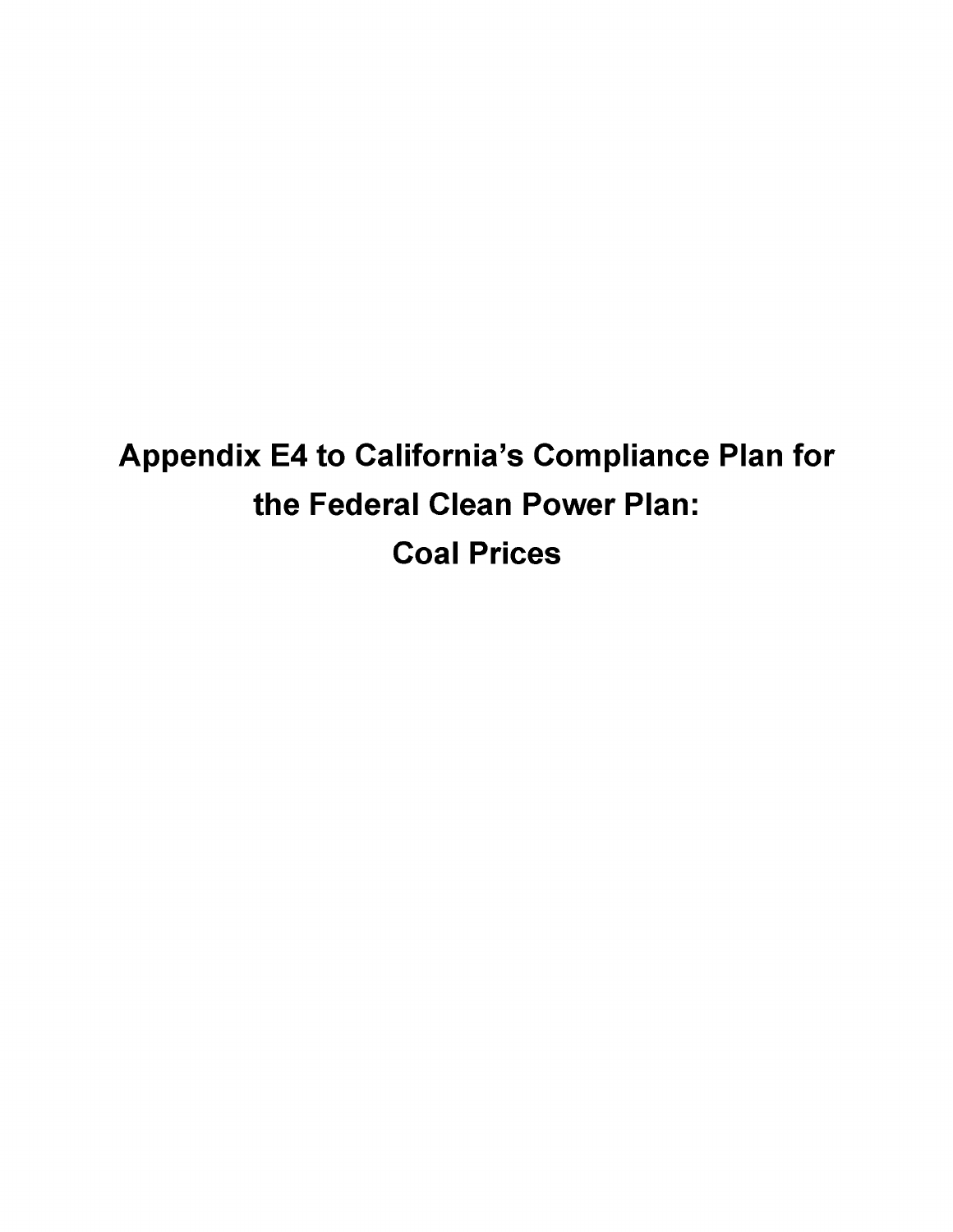| Nominal \$/MMBTU |
|------------------|
| <b>YEAR</b>      |

| YEAR |                  |            |                                          |  |  |                                                                                                                              |             |                                                                                                                                                      |                           | BIT LS ANM BIT LS RMO BIT LS WMO BIT MS ANM LIG MS DAK SUB LS AWA SUB LS PRB SUB LS RMO SUB LS WWO SUB LS WWY SUB MS ANM SUB MS PRB SUB MS WMO SUB MS WWY WC LS USA |                         |
|------|------------------|------------|------------------------------------------|--|--|------------------------------------------------------------------------------------------------------------------------------|-------------|------------------------------------------------------------------------------------------------------------------------------------------------------|---------------------------|---------------------------------------------------------------------------------------------------------------------------------------------------------------------|-------------------------|
|      |                  |            |                                          |  |  | 2014 1.917486047 1.526227055 1.086012659 2.697992688 1.528740464 2.502177335 0.720632038 1.827976684 0.667193626 1.999085052 |             | 1.631141576 0.706986459                                                                                                                              |                           | 1.117758558                                                                                                                                                         | 1.734624234 1.531629781 |
|      |                  |            |                                          |  |  |                                                                                                                              |             | 2015 1.856113755 1.623268168 1.125241002 2.772128646 1.548106053 2.463759567 0.732015317 1.852138391 0.694864408 2.089890028 1.620797295 0.718666717 |                           | 1.120330696                                                                                                                                                         |                         |
|      |                  |            |                                          |  |  | 2016 1.919679714 1.722191147 1.225054509 3.003972581 1.490194494 2.620152096 0.79374838 1.902295816 0.794116975 2.315821074  |             | 1.743655869   0.860474325                                                                                                                            |                           | 1.207604893                                                                                                                                                         | 1.801673574 1.614038501 |
|      |                  |            |                                          |  |  | 2017 1.970510426 1.782109972 1.308166918 3.260312475 1.501590426 2.762656879 0.84966045 1.921005082 0.877908103 2.590825326  |             |                                                                                                                                                      | 1.844641885   0.940213649 | 1.255013226                                                                                                                                                         |                         |
|      |                  |            | 2018 2.050684909 1.807842758 1.346693054 |  |  | 3.26230711 1.638798818 2.866487472 0.902660128 1.953016753 0.924221624 2.840974333                                           |             |                                                                                                                                                      |                           | 1.337385546                                                                                                                                                         |                         |
|      |                  |            |                                          |  |  | 2019 2.122003727 1.862228709 1.408142317 3.213426061 1.747012776 2.972063585 0.950766707 2.012368016 0.971745987             | 3.09437045  |                                                                                                                                                      | 1.987616869 1.070563732   | 1.435274115                                                                                                                                                         | 2.000932996 1.736047487 |
|      | 2020 2.205907087 | 1.93845216 |                                          |  |  | 1.46224742 3.158056309 1.820125337 3.058905607 1.004739228 2.091119747 1.018432194                                           | 3.235024233 |                                                                                                                                                      | 2.06956224 1.129416039    | 1.493407187                                                                                                                                                         | 2.074261568 1.801972352 |
|      |                  |            |                                          |  |  | 2021 2.303797623 2.022675706 1.512445235 3.087034338 1.904845738 3.156061107 1.054080355 2.184539035 1.073380451 3.442851585 |             |                                                                                                                                                      | 2.161088561 1.190576381   | 1.560496881                                                                                                                                                         | 2.16824413 1.860883084  |
|      |                  |            |                                          |  |  | 2022 2.399865139 2.104836277 1.546337468 3.024441122 1.983764373 3.2566626 1.119151179 2.269516217 1.150322098 3.583197827   |             |                                                                                                                                                      | 2.256102361 1.261519737   | 1.650960364                                                                                                                                                         | 2.265822859 1.912241209 |
|      |                  |            |                                          |  |  | 2023 2.504407456 2.194733539 1.574591137 2.976318372 2.055711921 3.367349351 1.186441507 2.369147519 1.216482954 3.727578934 |             | 2.360760255 1.334856296                                                                                                                              |                           | 1.730265803                                                                                                                                                         | 2.360091759 1.944943624 |
|      |                  |            |                                          |  |  | 2024 2.61115027 2.275490003 1.602559977 2.916583194 2.147771577 3.518674399 1.241133365 2.464621898 1.277492046 3.749318414  |             | 2.460813075 1.394738458                                                                                                                              |                           | 1.804161034                                                                                                                                                         | 2.44345224 1.997371897  |
|      |                  |            |                                          |  |  | 2025 2.690689912 2.301690329 1.643271039 2.865144781 2.242015774 3.61781902 1.297152739 2.536538064 1.318914152 3.829488505  |             |                                                                                                                                                      | 2.534731869 1.456043584   | 1.857539761                                                                                                                                                         | 2.528365771 2.060687733 |
|      |                  |            |                                          |  |  |                                                                                                                              |             | 2026 2.783553933 2.350070571 1.690970984 2.809173976 2.338476641 3.726408604 1.354518576 2.616014822 1.368240791 3.944401068 2.62425716 1.526828503  |                           | 1.919252544                                                                                                                                                         | 2.614863454 2.114522247 |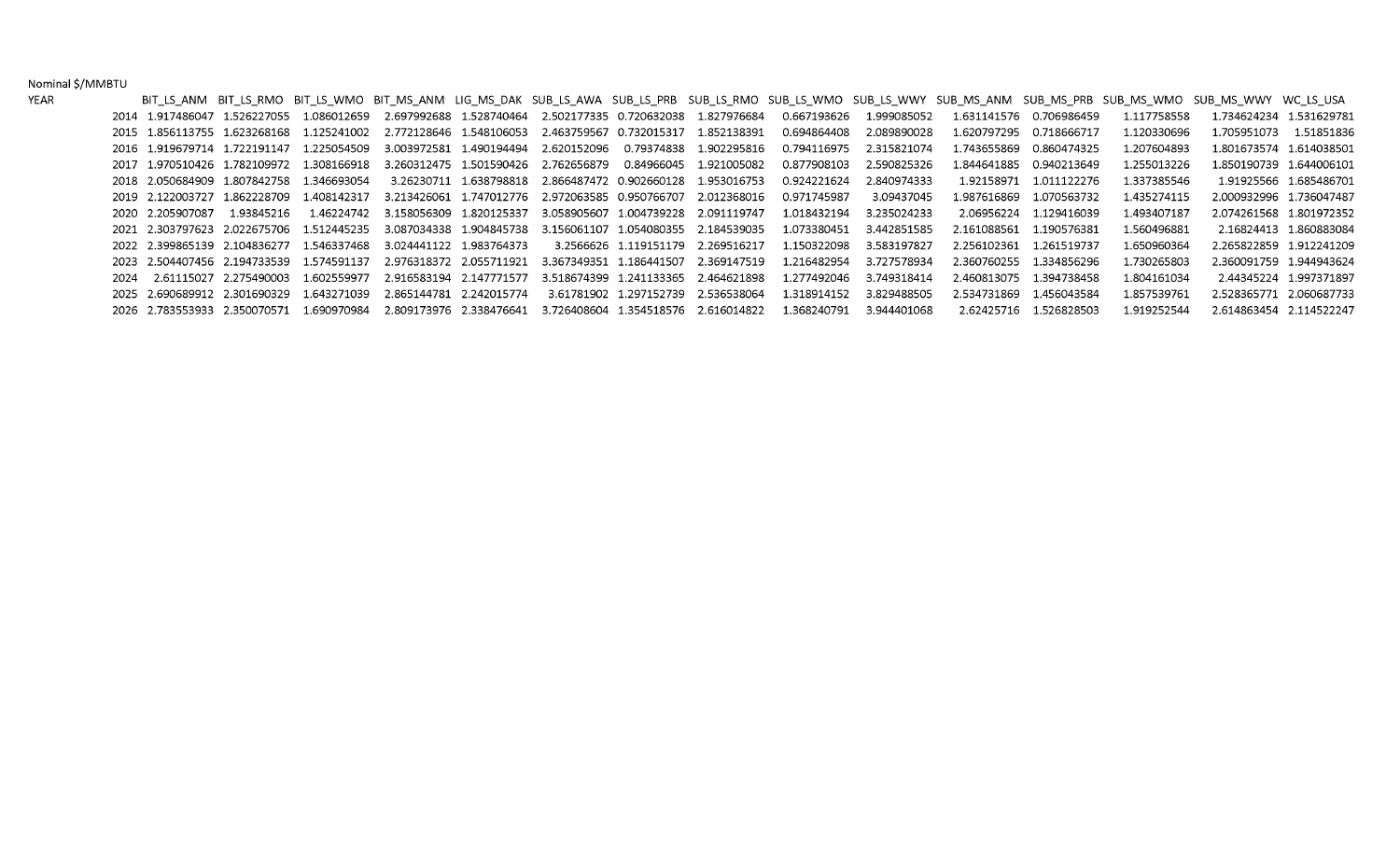## Nominal \$/MMBTU

| YEAR |  |                              |                                                                                                      |  |  |                                                                                                                              |                         |                           | BIT LS ANM BIT LS RMO BIT LS WMO BIT MS ANM LIG MS DAK SUB LS AWA SUB LS PRB SUB LS RMO SUB LS WMO SUB LS WWY SUB MS ANM SUB MS PRB SUB MS WMO SUB MS WWY WC LS USA |                         |
|------|--|------------------------------|------------------------------------------------------------------------------------------------------|--|--|------------------------------------------------------------------------------------------------------------------------------|-------------------------|---------------------------|---------------------------------------------------------------------------------------------------------------------------------------------------------------------|-------------------------|
|      |  |                              |                                                                                                      |  |  | 2014 1.908063511 1.526227055 1.086012659 2.703314173 1.528740464 2.502177335 0.720632038 1.827976684 0.667193626 1.999085052 |                         | 1.631141576 0.706986459   | 1.117758558                                                                                                                                                         | 1.734624234 1.531629781 |
|      |  | 2015 1.799148627 1.614274992 | 1.08910941  2.750680843  1.548106053  2.412697192  0.720208618  1.821354928                          |  |  |                                                                                                                              | 0.6835658 2.025087236   | 1.598049263   0.712362623 | 1.066981615                                                                                                                                                         | 1.679786179 1.502012726 |
|      |  |                              | 2016 1.871325061 1.717610851 1.209281275 2.949354897 1.490194494 2.535631061 0.781721889 1.881391467 |  |  | 0.75959015                                                                                                                   | 2.26631421              | 1.726277239   0.847631425 | 1.177414771                                                                                                                                                         |                         |
|      |  |                              | 2017 1.970510426 1.772730446 1.292016709 3.193204842 1.485444292 2.682772824 0.84350349 1.910303104  |  |  |                                                                                                                              | 0.8543401 2.590825326   | 1.844641885   0.927063808 | 1.242648563                                                                                                                                                         | 1.850190739 1.644006101 |
|      |  |                              | 2018 2.055760862 1.817458943 1.324616119 3.193506257 1.597415009 2.7914128 0.877410894 1.958502755   |  |  |                                                                                                                              | 0.900058967 2.823651319 | 1.92767069   0.984159015  | 1.324708906                                                                                                                                                         | 1.880087177 1.667837626 |
|      |  |                              | 2019 2.116802738 1.827742993 1.368555986 3.137055789 1.704609553 2.888146496 0.911959903 2.012368016 |  |  |                                                                                                                              | 0.928419733 3.064787559 |                           | 1.376824038                                                                                                                                                         | 1.932133007 1.699879832 |
|      |  | 2020 2.174014454 1.872997931 |                                                                                                      |  |  | 1.43334925 3.074001578 1.768121756 2.973141898 0.958468343 2.068140409 0.967826867                                           | 3.186650039             | 2.044090704 1.080004087   | 1.433670899                                                                                                                                                         | 1.998088121 1.737286165 |
|      |  |                              |                                                                                                      |  |  | 2021 2.249462774 1.950621101 1.453365343 3.001112905 1.816248262 3.068392743 1.000024952 2.137559701 1.041049715 3.306868219 |                         |                           | 1.513003497                                                                                                                                                         | 2.066420511 1.775868121 |
|      |  |                              |                                                                                                      |  |  | 2022 2.322091731 2.025904916 1.498014422 2.936594285 1.893181525 3.167029685 1.050067773 2.197468083 1.097433725 3.437847651 |                         | 2.1828955 1.180369345     | 1.574655473                                                                                                                                                         | 2.082107492 1.844636722 |
|      |  | 2023 2.402186744 2.103286308 |                                                                                                      |  |  | 1.50049273  2.880101183  1.963112285  3.275720797  1.101695685  2.277082201  1.155658807  3.572532324                        |                         | 2.2587101 1.244357564     | 1.652262017                                                                                                                                                         | 2.115944336 1.895579573 |
|      |  |                              |                                                                                                      |  |  | 2024 2.495099147 2.182052008 1.526848482 2.824825521 2.024771442 3.417249195 1.161758556 2.358009754 1.222249146 3.689910199 |                         | 2.349589885 1.309975347   | 1.731704768                                                                                                                                                         | 2.149214535 1.957020949 |
|      |  |                              |                                                                                                      |  |  | 2025 2.578083946 2.223096025 1.565940638 2.764730828 2.106721719 3.514225083 1.216080693 2.434051677 1.269543034             | 3.816004391             | 2.42823053 1.377338526    | 1.783534193                                                                                                                                                         | 2.214770016 2.00917054  |
|      |  |                              | 2026  2.668581053  2.275556139  1.618594794  2.706649379                                             |  |  | 2.1806048  3.612500918 1.271742441  2.511374229  1.310630652  3.841144495                                                    |                         | 2.515517223 1.438433169   | 1.836135308                                                                                                                                                         | 2.341370083 2.061922191 |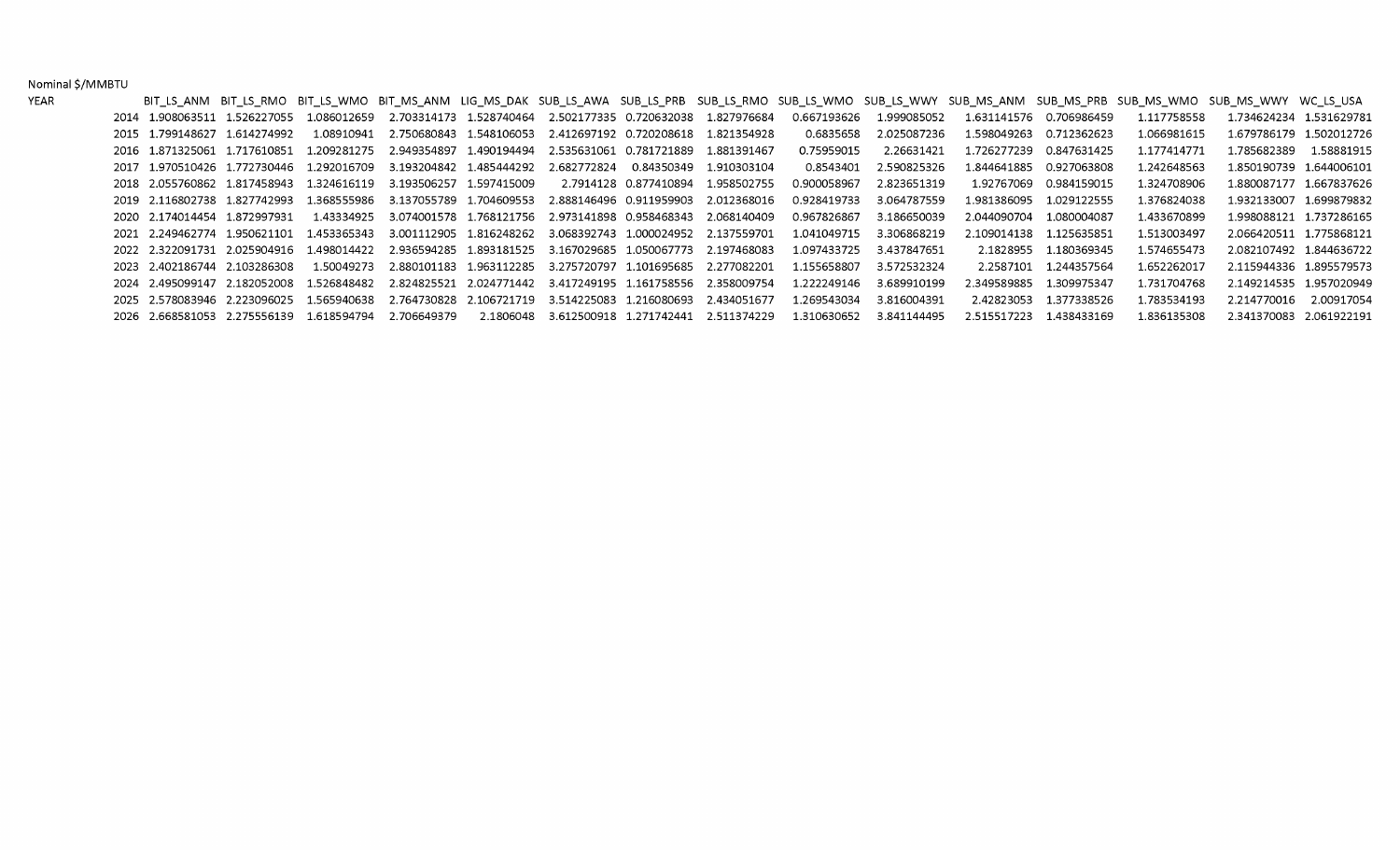| Nominal \$/MMBTU |               |               | Reference Case |               | <b>Stress Case</b> |               |               |               |  |  |  |
|------------------|---------------|---------------|----------------|---------------|--------------------|---------------|---------------|---------------|--|--|--|
| <b>YEAR</b>      | SW Base Price | CA Base Price | NW Base Price  | RO Base Price | SW Low Price       | CA_Low _Price | NW_Low _Price | RO_Low _Price |  |  |  |
| 2014             | 0.458341161   | 0.434772945   | 0.458640141    | 0.893407332   | 0.457651028        | 0.433772945   | 0.451640141   | 0.889407332   |  |  |  |
| 2015             | 0.483564652   | 0.428731832   | 0.530998169    | 0.979254891   | 0.474493558        | 0.417725008   | 0.541837866   | 0.981993593   |  |  |  |
| 2016             | 0.469891783   | 0.356808853   | 0.284702281    | 0.84135135    | 0.464715766        | 0.341389149   | 0.258235549   | 0.819830983   |  |  |  |
| 2017             | 0.477695183   | 0.360890028   | 0.31093677     | 0.860501918   | 0.472842098        | 0.344269554   | 0.293193307   | 0.830516539   |  |  |  |
| 2018             | 0.379783853   | 0.380157242   | 0.365276586    | 0.869440261   | 0.370402333        | 0.345541057   | 0.345802243   | 0.850814152   |  |  |  |
| 2019             | 0.387301115   | 0.391771291   | 0.382726612    | 0.887498432   | 0.373511833        | 0.332257007   | 0.353945724   | 0.833773688   |  |  |  |
| 2020             | 0.387515932   | 0.39254784    | 0.393208507    | 0.908125035   | 0.357496338        | 0.332002069   | 0.351461847   | 0.857792972   |  |  |  |
| 2021             | 0.38541879    | 0.398324294   | 0.393454511    | 0.949929619   | 0.344310469        | 0.320378899   | 0.316915349   | 0.860367682   |  |  |  |
| 2022             | 0.410200556   | 0.404163723   | 0.405597615    | 0.952641469   | 0.349926189        | 0.308095084   | 0.33277589    | 0.857526658   |  |  |  |
| 2023             | 0.427675429   | 0.401266461   | 0.407844636    | 0.965338455   | 0.357733474        | 0.302713692   | 0.335359866   | 0.868693825   |  |  |  |
| 2024             | 0.455472392   | 0.402509997   | 0.415591737    | 0.98145663    | 0.370443282        | 0.290947992   | 0.329164351   | 0.870084777   |  |  |  |
| 2025             | 0.470287202   | 0.584309671   | 0.426077443    | 0.965094958   | 0.383203274        | 0.469903975   | 0.330223282   | 0.862321861   |  |  |  |
| 2026             | 0.492662632   | 0.618929429   | 0.440703101    | 0.976566984   | 0.394575943        | 0.476443861   | 0.330997643   | 0.862598942   |  |  |  |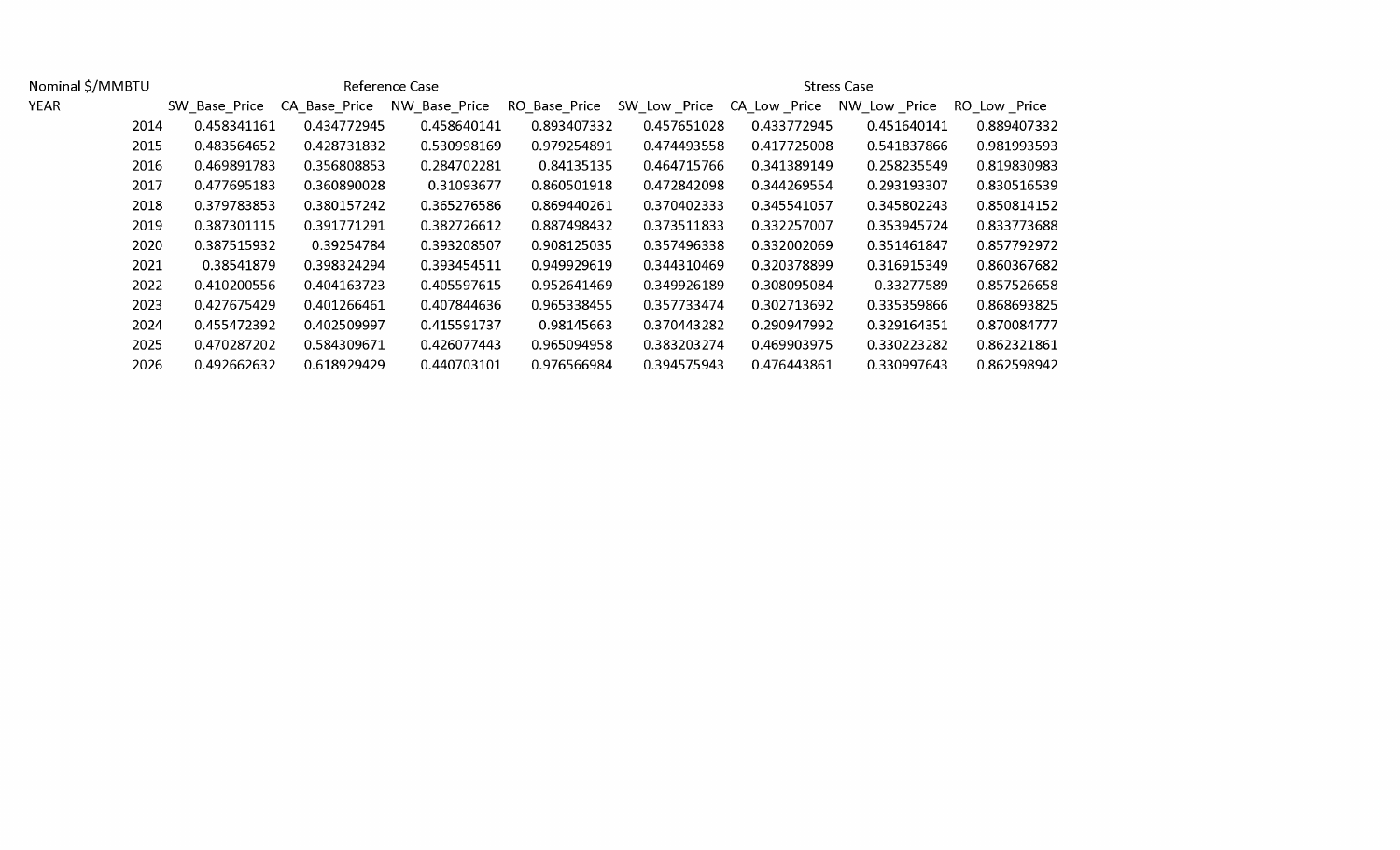| Put together by Nancy Tran, DAO, July 2015 (4-3848) |                                                                           |          |                                                                           |          |                                                                           |        |
|-----------------------------------------------------|---------------------------------------------------------------------------|----------|---------------------------------------------------------------------------|----------|---------------------------------------------------------------------------|--------|
| Mnemonic:                                           | FGDP\$.US                                                                 |          | FGDP.US                                                                   |          | FPDPGDP.US                                                                |        |
| <b>Description:</b>                                 | NIPA: Gross Domestic Product, (Bil. 09\$, SAAR)                           |          | NIPA: Gross Domestic Product, (Bil. \$, SAAR)                             |          | NIPA: Chain-Type Price Index - GDP, (Index 2009=100, SA)                  |        |
| Source:                                             | U.S. Bureau of Economic Analysis (BEA); Moody's Analytics (ECCA) Forecast |          | U.S. Bureau of Economic Analysis (BEA); Moody's Analytics (ECCA) Forecast |          | U.S. Bureau of Economic Analysis (BEA); Moody's Analytics (ECCA) Forecast |        |
| <b>Native Frequency:</b>                            | QUARTERLY                                                                 |          | QUARTERLY                                                                 |          | QUARTERLY                                                                 |        |
| Geography:                                          | <b>United States</b>                                                      |          | <b>United States</b>                                                      |          | <b>United States</b>                                                      |        |
| <b>Last Updated:</b>                                | 07/06/2015                                                                |          | 07/06/2015                                                                |          | 07/06/2015                                                                |        |
| <b>Historical End Date:</b>                         | 12/31/14                                                                  |          | 12/31/14                                                                  |          | 12/31/14                                                                  |        |
| 2013                                                |                                                                           | 15710.28 |                                                                           | 16768.05 |                                                                           | 106.74 |
| 2014                                                |                                                                           | 16085.60 |                                                                           | 17418.92 |                                                                           | 108.32 |
| 2015                                                |                                                                           | 16470.03 |                                                                           | 17944.30 |                                                                           | 109.14 |
| 2016                                                |                                                                           | 16971.79 |                                                                           | 18817.35 |                                                                           | 111.18 |
| 2017                                                |                                                                           | 17459.72 |                                                                           | 19815.49 |                                                                           | 113.83 |
| 2018                                                |                                                                           | 17932.01 |                                                                           | 20860.65 |                                                                           | 116.70 |
| 2019                                                |                                                                           | 18319.67 |                                                                           | 21833.09 |                                                                           | 119.58 |
| 2020                                                |                                                                           | 18651.44 |                                                                           | 22714.39 |                                                                           | 122.21 |
| 2021                                                |                                                                           | 18993.68 |                                                                           | 23638.61 |                                                                           | 124.92 |
| 2022                                                |                                                                           | 19348.85 |                                                                           | 24613.54 |                                                                           | 127.72 |
| 2023                                                |                                                                           | 19699.29 |                                                                           | 25609.36 |                                                                           | 130.57 |
| 2024                                                |                                                                           | 20048.10 |                                                                           | 26621.41 |                                                                           | 133.41 |
| 2025                                                |                                                                           | 20398.25 |                                                                           | 27655.63 |                                                                           | 136.26 |
| 2026                                                |                                                                           | 20763.88 |                                                                           | 28732.20 |                                                                           | 139.13 |